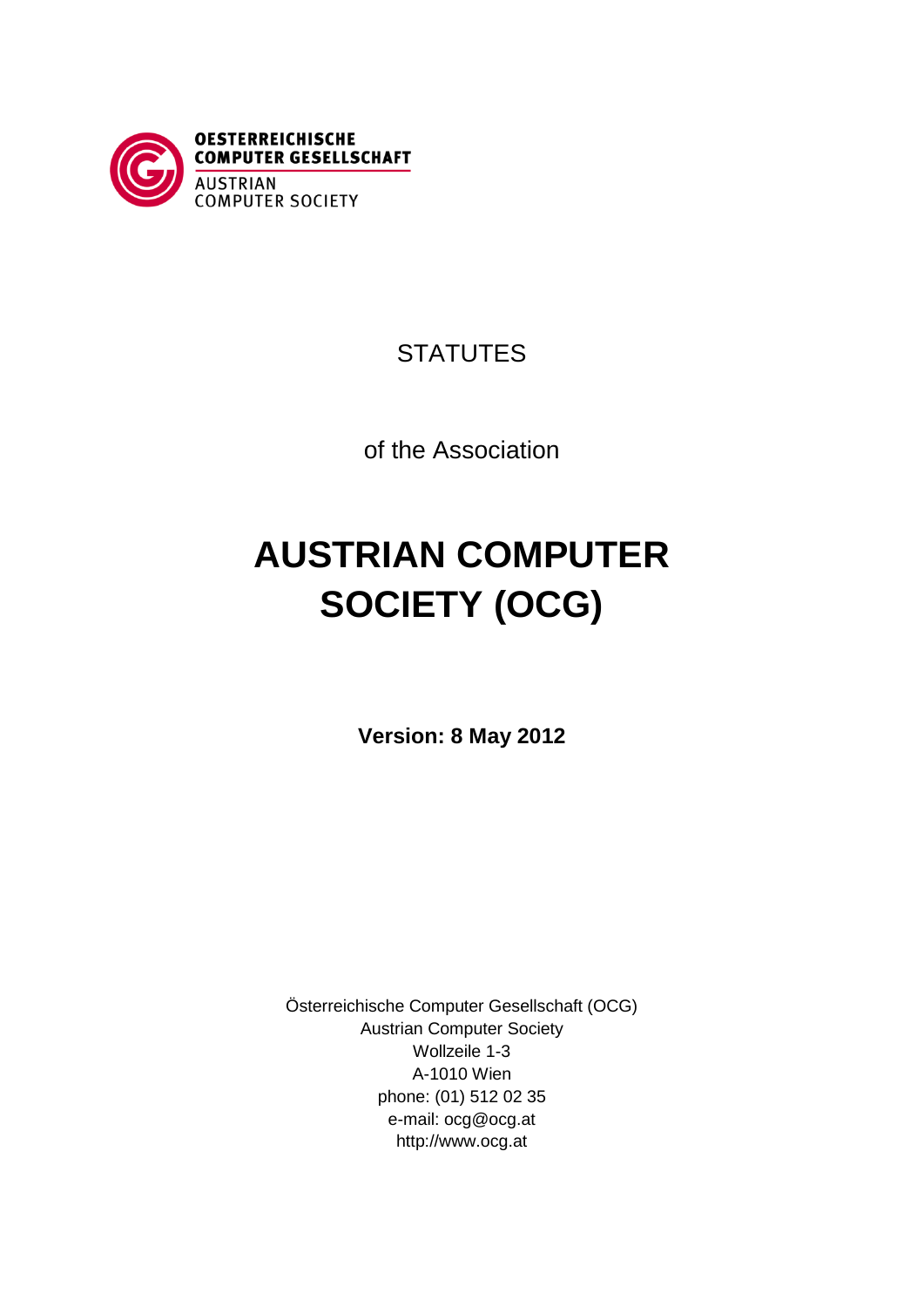Statutes of the Association

## **AUSTRIAN COMPUTER SOCIETY (OCG) (Österreichische Computer Gesellschaft)**

## **PREAMBLE**

Any wording in these statutes shall be understood as applying to both female and male genders.

## **GENERAL**

## **Art. 1: Name, seat and sphere of action**

The name of the association is Austrian Computer Society (OCG), hereinafter OCG. Seat and place of registration of the OCG is Vienna. Sphere of action is the Federal Republic of Austria. The OCG is not profit oriented, pursuing solely and directly non-profit aims in Austria according to § 35 Abs. 2 BAO. The OCG is entitled to establish branch offices and branch association anywhere in Austria.

#### **Art. 2: Aim of the association**

The aim of the OCG is the comprehensive and interdisciplinary promotion of informatics and communication technology with due regard to their interaction with people and society.

#### **Art. 3: Measures to realise the association's aim**

They include in particular:

- 1. Collecting and forwarding information about the development of information and communication technology and of certifications
- 2. Education and training as well as certification in the area of information and communication technology
- 3. Promotion of further training in the area of information procession and its economic, social and human implications
- 4. Targeted promotion of certain groups of our society in order to enhance access to ICT technology for all (e.g. people with special needs, the elderly)
- 5. Co-operation with relevant private and public institutions in accordance with the aim of the association
- 6. Individual service and counselling for members in accordance with the aim of the association
- 7. Certification of persons in the area of information technology (e.g. ECDL and OCG certificates)
- 8. Education, training and certification of trainers and examiners for the certification of persons
- 9. Issuing of nationally and internationally recognised certificates upon successful completion of tests for personal certification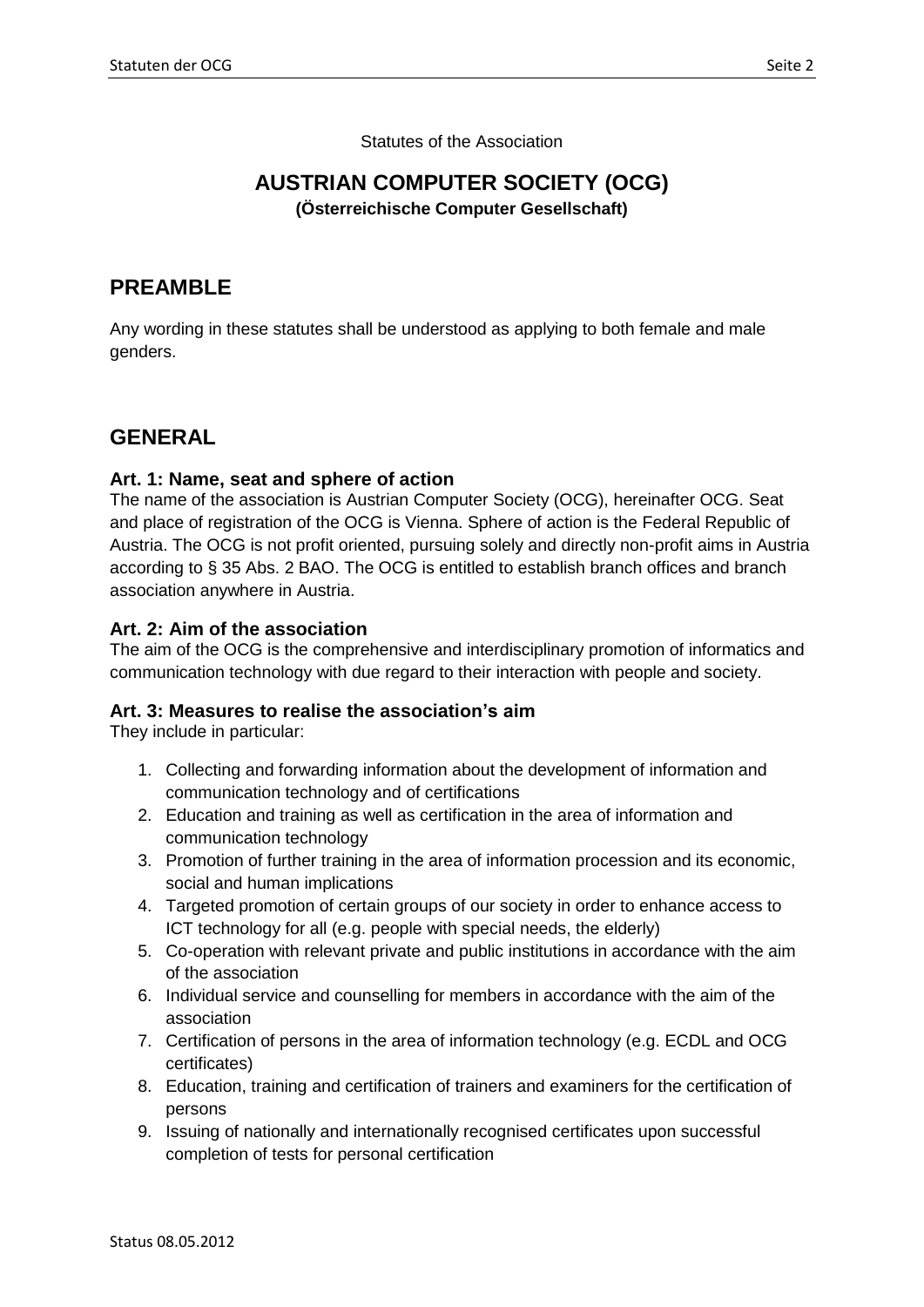- 10. Securing the adherence to the existing quality criteria set by the ECDL foundation or other licensers
- 11. Development and approbation of teaching and learning material, content development and approbation of electronic test systems
- 12. Continuous adaption and further development of the certification principles, syllabi and examination questions
- 13. Development and operation of automatic test systems for personal certification and/or for testing skills and knowledge
- 14. Certification of companies and other organisations according to European and/or other national and international standards
- 15. Conducting research and development projects, preferably interdisciplinary projects
- 16. Representation of Austria in relevant international organisations
- 17. Organisation of information events, congresses, conferences, meetings and seminars in accordance with the aim of the association
- 18. Dissemination of relevant knowledge and Austrian best practices in other countries, especially in neighbouring countries and throughout Europe
- 19. Operation and service of electronic information platforms on the Internet to disseminate information in accordance with the aim of the association
- 20. Establishment and operation of working groups, forums, branches, affiliated associations and research institutes

In pursuing the above measures to realise the aim of the association, the OCG pays due respect to the interests and activities of its institutional members. To protect the interests of the institutional members, even a special right of vote in the Executive Board (see Art. 18, item 9) has been granted to them.

## **Art. 4: Funding**

The OCG is funded by:

- 1. Membership fees
- 2. Donations
- 3. Voluntary contributions with or without specific dedication
- 4. Proceeds from events and publications
- 5. Proceeds from personal certifications and company certifications
- 6. Proceeds from the approbation of training material, teaching and learning software as well as license proceeds from the certification of persons and/or organisations
- 7. Proceeds from the development and the operation of automatic test systems
- 8. Proceeds from expert opinions and other services rendered in accordance with the aim of the association
- 9. Private and public subsidies
- 10. Participation in enterprises in accordance with the aim of the association
- 11. Other contributions

The fiscal year is the calendar year.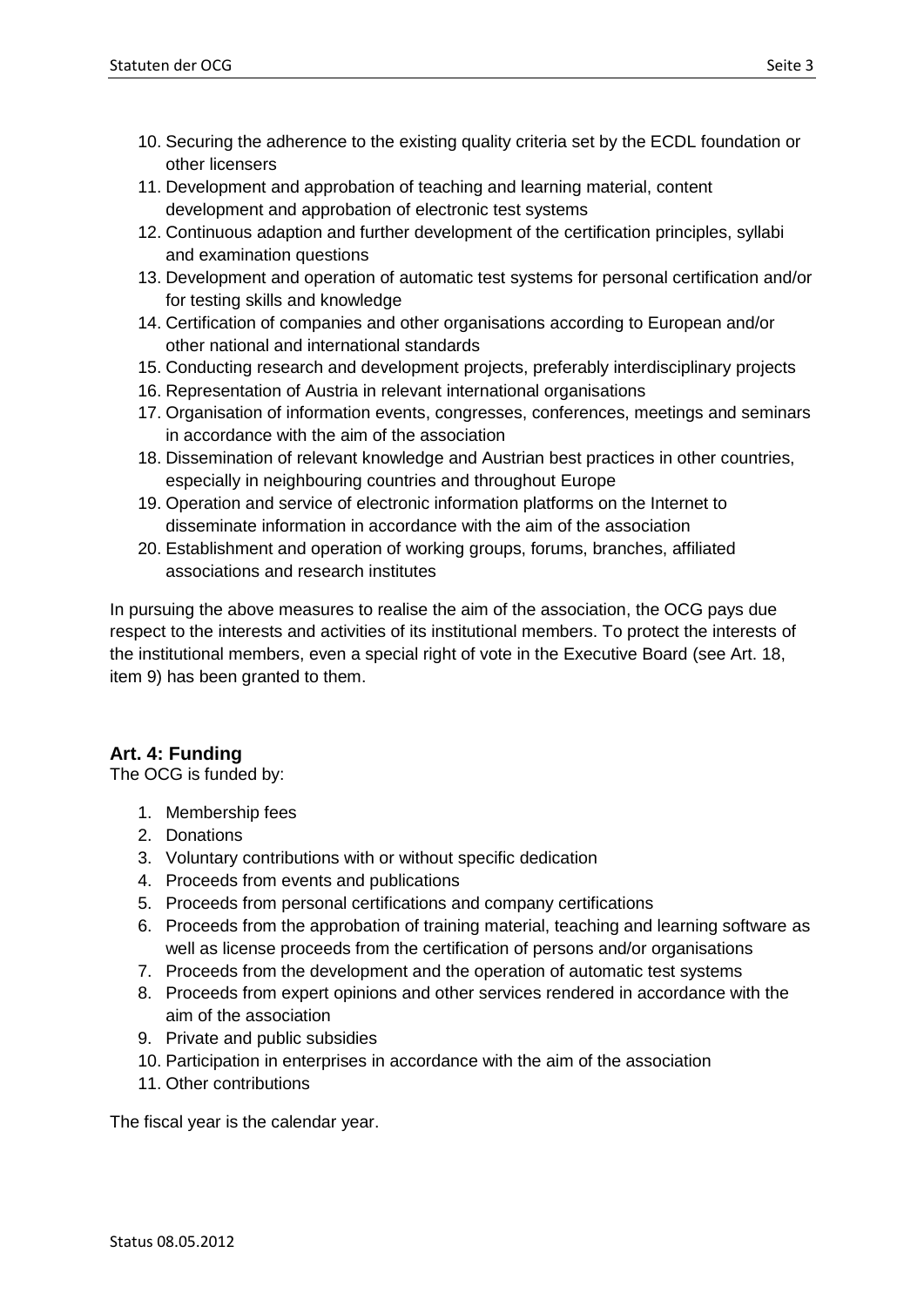## **MEMBERSHIP**

## **Art. 5: Types of membership**

Membership can be granted to physical or juridical persons. Members of affiliated associations are also members of the OCG.

Types of membership:

1. Institutional membership

Non-profit professional associations or institutions and public agencies which are active or interested in an area as defined by the aim of the OCG, identify with the aims of the association and have their seat in Austria

- 2. Personal membership
	- 2.1. Individual members are physical persons.
	- 2.2. Juridical members are juridical persons.
	- 2.3. Supporting members are physical or juridical persons who contribute a higher membership fee, as agreed upon with the Executive Board.
	- 2.4. Honorary members

## **Art. 6: Admission of members**

- 1. The Executive Board decides on the admission of members. Upon admittance, criteria like the professional qualification of the applicant with regard to the pursuance of the aim of the association shall be considered.
- 2. Honorary membership is bestowed upon the request of the Executive Board by the General Assembly. An honorary member is automatically admitted as OCG member.

## **Art. 7: Membership fee**

- 1. The amount of the membership fee for institutional members is individually agreed upon between the Executive Board and the respective member. It is a multiple of the individual membership fee, with the respective factor being divisible by 10. The number of votes of the institutional member at the General Assembly meeting depends on the amount of the membership fee it pays (see Art. 14, par. 4). An institutional vote shall neither exceed 25% of the total votes nor the total of 100 votes.
- 2. The amount of the membership fee for individual members is determined by the General Assembly.
- 3. Juridical and supporting members pay fees as determined by or agreed upon with the Executive Board.
- 4. Honorary members are exempt from membership fees.

## **Art. 8: Rights and duties of the members**

- 1. Each member has the right to participate in the meetings, events, etc. of the association and to make use of the property and facilities of the OCG according to the rules that shall be laid down by the Executive Board. Members of an institutional member have the same rights as OCG members, except for the active and passive right to vote.
- 2. Each member has the right to participate in the General Assembly meeting and the active right to vote.
- 3. The passive right to vote is reserved for individual members and representatives nominated by juridical members.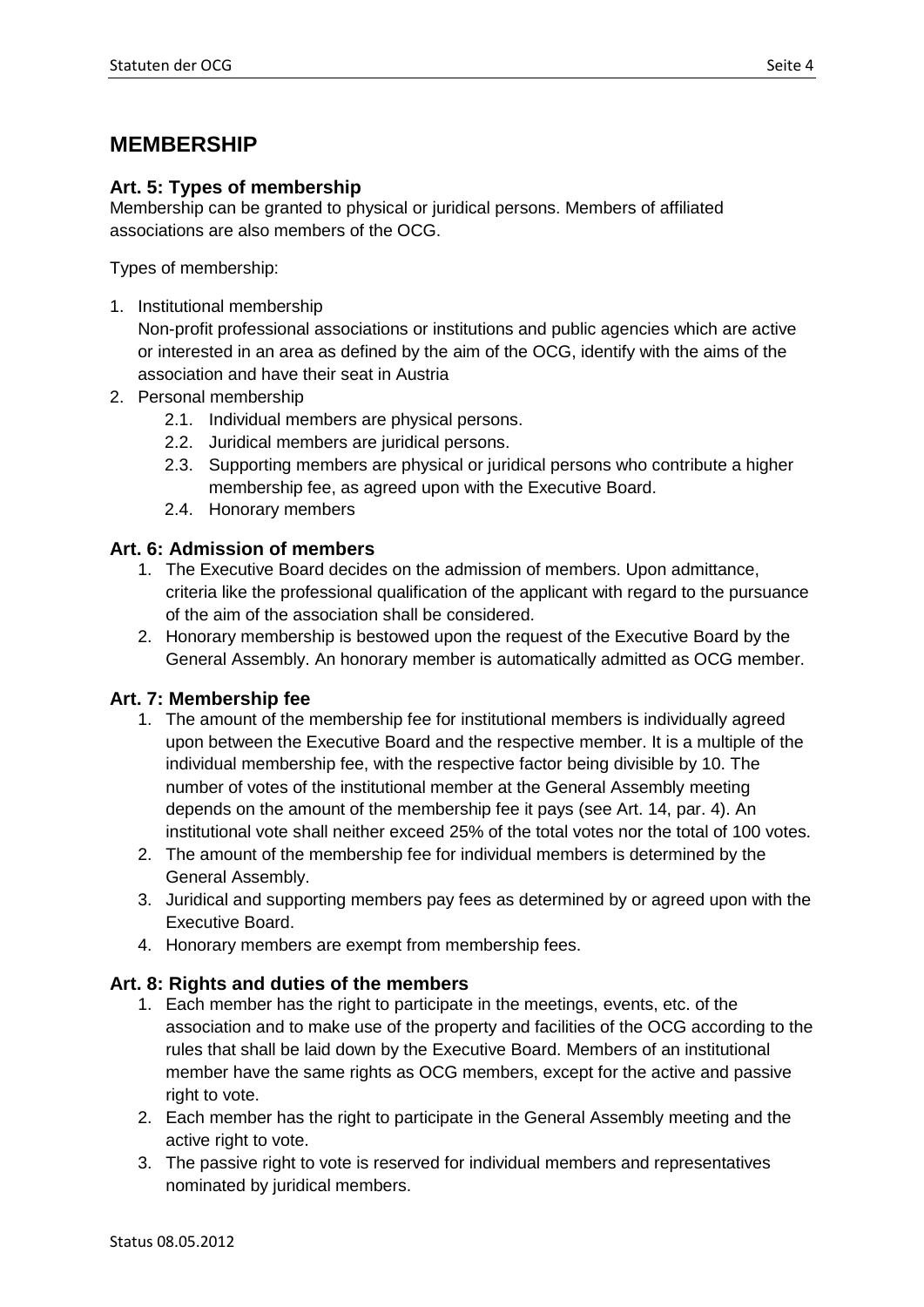- 4. Each member is obliged to safeguard the reputation and interests of the association, to adhere to the provisions of the statutes, to respect the decisions of the General Assembly and to pay the membership fees on time.
- 5. Each member shall provide the OCG with a valid postal and e-mail address and inform the OCG about any changes.

## **Art. 9: Termination of membership**

- 1. Membership terminates with the death of a physical person, with the dissolution and/or liquidation of a juridical member, with resignation or with exclusion.
- 2. A member may resign any time by sending a written notice to the Executive Board. The membership fee for the running year, however, must be paid in any case.
- 3. The Executive Board can resolve to exclude a member that does not fulfil its obligations or has grossly violated the aim of the association. Before taking such a resolution, the members must be given the opportunity to be heard, in case of an institutional member by the entire Executive Board and in case of other members by an authorised representative of the Executive Board.
- 4. Resigning members shall have no claims against the assets of the OCG.

## **Bodies of the Association**

## **Art. 10: Bodies of the Association**

- 1. General Assembly
- 2. Executive Board
- 3. Steering Committee
- 4. Auditors
- 5. Arbitration Board

## **Art. 11: General Assembly**

The General Assembly is the convention of members according to Austrian association law.

- 1. The members of the association meet once a year for their ordinary General Assembly meeting.
- 2. The Executive Board can convene an extraordinary General Assembly meeting when deemed necessary. If one third of the members of the Executive Board or one tenth of the voting members of the General Assembly request an extraordinary General Assembly meeting in writing, stating their requested subject, the Executive Board must convene such a meeting within six weeks.
- 3. The Executive Board shall convene a General Assembly meeting by notification through e-mail to all members at least four weeks prior to the set date including the preliminary agenda.
- 4. The General Assembly meeting is chaired by the OCG president. If the president is prevented from fulfilling this duty, the appointed deputy shall step in (see Art. 18, item 5).
- 5. The general secretary shall take the minutes of the General Assembly meeting.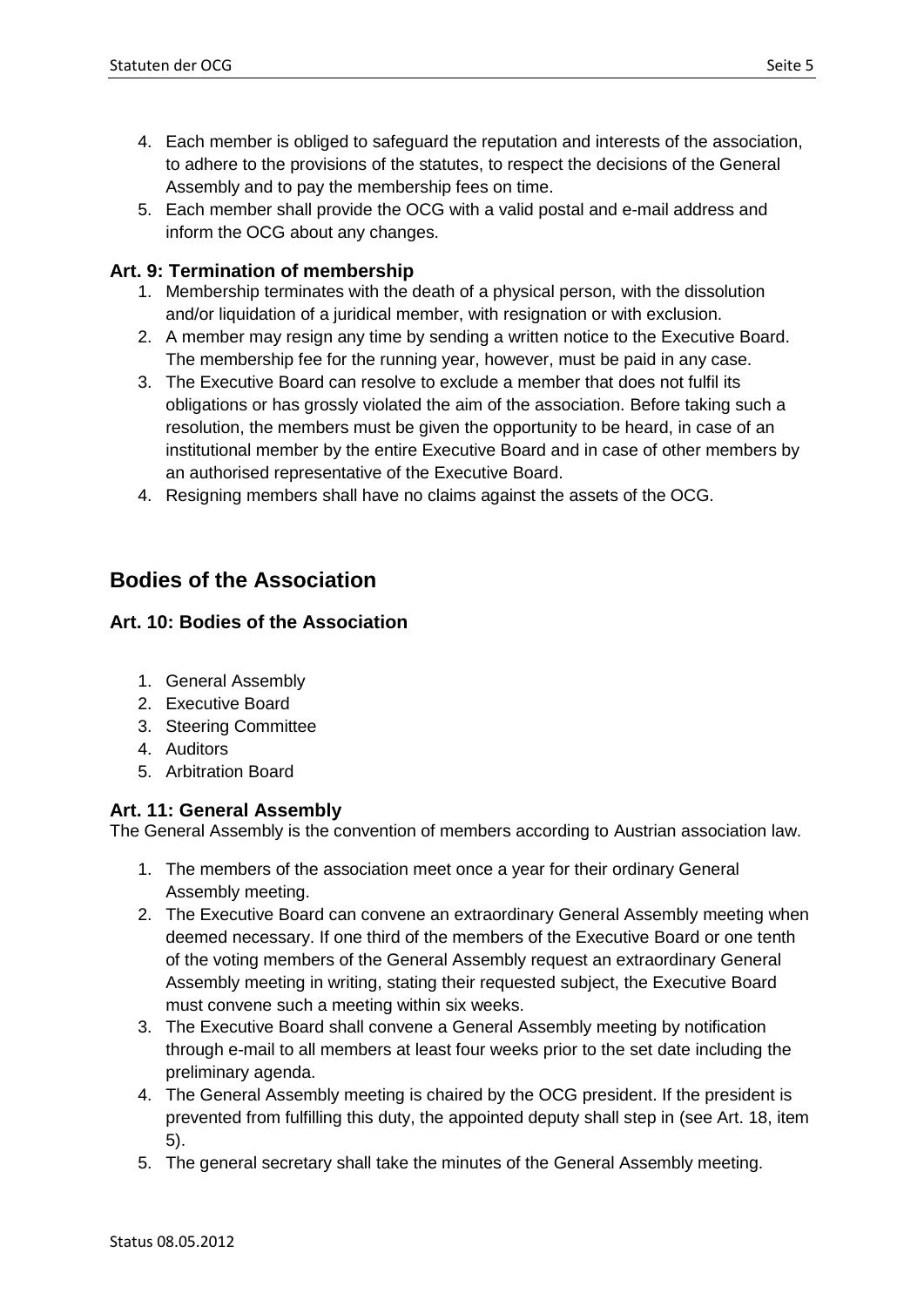## **Art. 12: Tasks of the General Assembly**

The regular General Assembly has the following tasks:

- 1. Accept and approve the annual report prepared by the Executive Board as well as the reports prepared by the treasurer and the auditors
- 2. Approve the annual statement of accounts and discharge the Executive Board
- 3. Decide on the annual budget estimate
- 4. Determine the amount of the membership fees for individual members
- 5. Elect the Executive Board (every other year)
- 6. Elect the two auditors and their deputies (every other year)
- 7. Decide on changes of the statutes
- 8. Decide on any other motions put forward in the General Assembly meeting
- 9. Appoint honorary members
- 10. Decide on the establishment of branch offices and branch associations
- 11. Accept and approve the annual report of the Steering Committee and the report of the treasurer(s) of the branch association(s)
- 12. Decide on the voluntary liquidation of the OCG

## **Art. 13: Motions to the General Assembly**

- 1. Motions of the members shall only be included in the agenda of the General Assembly if they have been submitted to the Executive Board in writing or via e-mail 14 days prior to the meeting at the latest.
- 2. Motions that are not included in the agenda shall only be discussed and/or put to vote if 1/3 of the voting members present endorse them. Motions to change the statutes or to liquidate the OCG must have been included in the agenda.

## **Art. 14: Resolutions of the General Assembly**

- 1. The General Assembly has a quorum regardless of the number of voting members present.
- 2. Unless otherwise provided in the statutes, the General Assembly shall take its decisions (ballots and elections) by simple majority. In the event of a tie, the chairperson shall have a casting vote.
- 3. Individual members shall each have one vote in the General Assembly. Institutional members shall have as many votes as individual membership fees are included in their membership fee (see Art. 7).
- 4. Individual members can be represented in the General Assembly by other members by written proxy. Institutional and juridical members shall be represented by persons appointed by the respective body.
- 5. All decisions shall be taken in open ballots and elections. Upon request of a member present, the election must be carried out by secret ballot.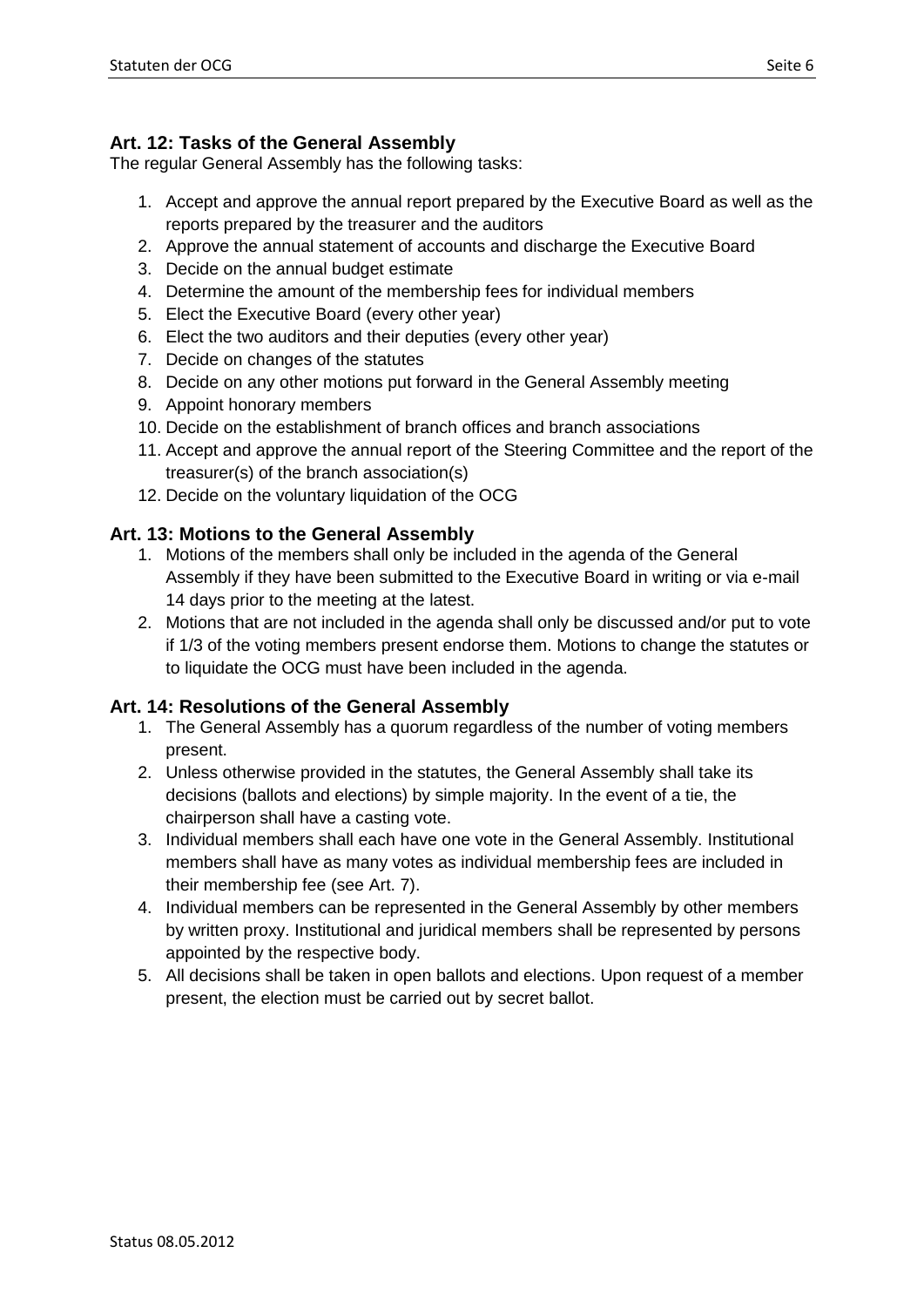## **Art. 15: Changes of the statutes and liquidation of the association**

- 1. Any changes of the statutes can only be made if at least half of the representatives of the institutional members are present in person or by proxy. A decision on any changes of the statutes shall require a 2/3 majority of the General Assembly votes (see also Art. 13, par. 2).
- 2. A decision on the voluntary liquidation of the association can only be taken by a 2/3 majority of the General Assembly valid votes.
- 3. This General Assembly shall decide on the liquidation of the existing property. In particular it shall appoint a liquidator and take a decision concerning the question where the assets of the association should go after all liabilities have been covered.
- 4. In the event of a liquidation of the association or if the preferential purpose of the association ceases to apply, the remaining assets of the association shall be used for non-profit purposes according to §§ 34ff BAO.

## **Art. 16: Executive Board**

The Executive Board is the governing body according to the association law and consists of the following:

- 1. The president elected by the General Assembly.
- 2. The past-president (as long as there is no president-elect for the next term of office)
- 3. The president-elect, i.e. the president elected by the General Assembly for the following term of office (if applicable).
- 4. One representative of each institutional member and each branch association. These representatives shall be nominated by the respective institutional member or branch association.
- 5. Representatives of the personal members. The number of these members of the Executive Board shall be agreed upon in a way that there is a 1:1 ratio between representatives of personal members and representatives of institutional members. The Executive Board has the right to co-opt up to five voting Executive Board members. If there is no sufficient number of personal members the representatives of the personal members can be provided with multiple voting rights by the General Assembly to balance the 1:1 ratio.
- 6. The non-voting general secretary, if he or she is not an elected (Art. 16, par. 5) or a delegated (Art. 16, par. 4) member of the Executive Board.

## **Art. 17: Election of the Executive Board and the officials**

- 1. Prior to each new two-year term of office the General Assembly newly elects the officials. Re-election is possible. The president and the vice-president shall be reelected without interruption for a maximum of two terms; an exception from this regulation can be decided in justified cases by 2/3 majority.
- 2. In the first ballot the person who obtains the absolute majority of the General Assembly vote shall be president.
- 3. If no candidate gets a majority vote in the first ballot, there shall be a second ballot confined to the two candidates who received the most votes in the first ballot.
- 4. The institutional members nominate their representatives for the Executive Board by name and elect one of them as first vice-president by simple majority vote. The election is bound to a person.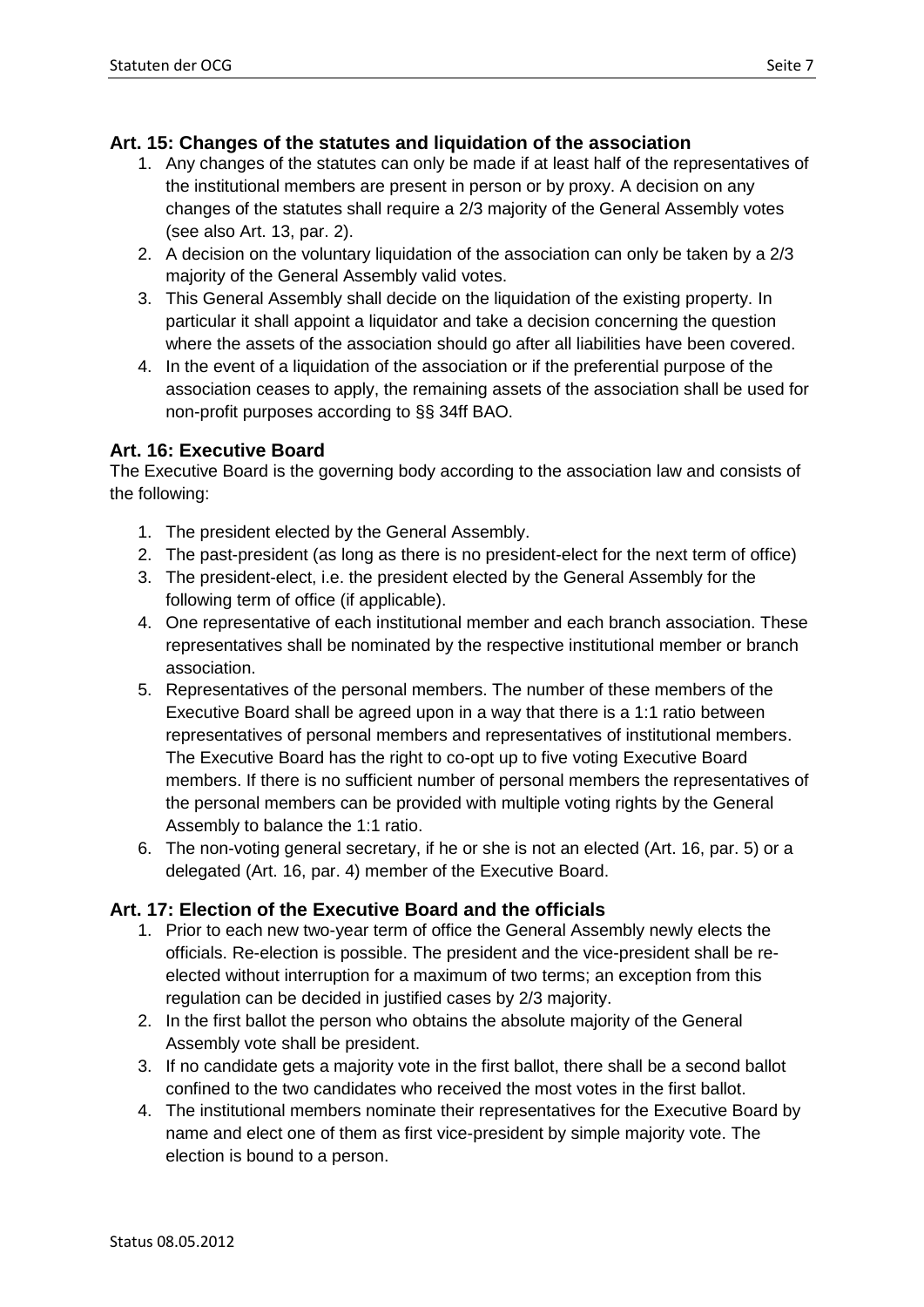- 5. Each personal member at the General Assembly lists one or more candidates on a ballot sheet. The maximum number of candidates is the number of officials to be elected. The seats in the Executive Board are assigned in the order of the number of votes a candidate has received. These members of the Executive Board elect a second vice-president among their midst.
- 6. All members of the Executive Board elect a third vice-president, the treasurer and the vice-treasurer among their midst by simple majority.
- 7. When a vice-president, the treasurer or the vice-treasurer resigns a new election for this office must be held.
- 8. If an elected member retires, the Executive Board has the right to co-opt another eligible member as substitute; this does not apply to the position of the president.
- 9. If a president has been elected for the following term of office, this president-elect shall take over the office in the event of a premature resigning of the acting president. Otherwise the predecessor of the president or the longest-serving vice-president shall head the association until a new president is elected.

## **Art. 18: Responsibilities of the Executive Board**

- 1. The Executive Board manages the affairs of the association. Its responsibilities are in particular the following:
	- 1.1. Drawing up the rules of procedure for the Executive Board
	- 1.2. Preparing the annual report and financial report as well as the budget estimate to be presented to the General Assembly.
	- 1.3. Preparing the ordinary and extraordinary General Assembly meetings.
	- 1.4. Admitting and excluding members.
	- 1.5. Appointing and removing the General Secretary.
	- 1.6. Taking decisions on the representation of the OCG in national and international associations.
	- 1.7. Founding and dissolving research institutions as well as drawing up and taking decision on the general rules governing research institutions.
	- 1.8. Carrying out any business of the OCG, as far as the statutes do not call for other bodies to perform it.
- 2. The Executive Board has a quorum if all members have been invited at least 14 days prior to the meeting by e-mail. A vote can be transferred to other members of the Executive Board. The number of votes is limited to two for each member of the Executive Board.
- 3. The Executive Board takes its decisions by single majority. Meetings and decisions of the Executive Board must be recorded in minutes signed by the respective chairperson.
- 4. The president is the external representative of the association, convenes meetings of the Executive Board and chairs the Board and the General Assembly.
- 5. If the president is prevented from doing so, the vice-president steps in.
- 6. In financial matters the president signs together with the treasurer, the president and the general secretary sign in all other important matters. If the treasurer is prevented from acting the vice-treasurer steps in.
- 7. The Executive Board entrusts officials with handling specific subjects as required.
- 8. The Executive Board may appoint committees and working groups for specific tasks.
- 9. Protecting the interests of institutional members: Upon the request of an institutional member a resolution made by the Executive Board shall consider the interests of the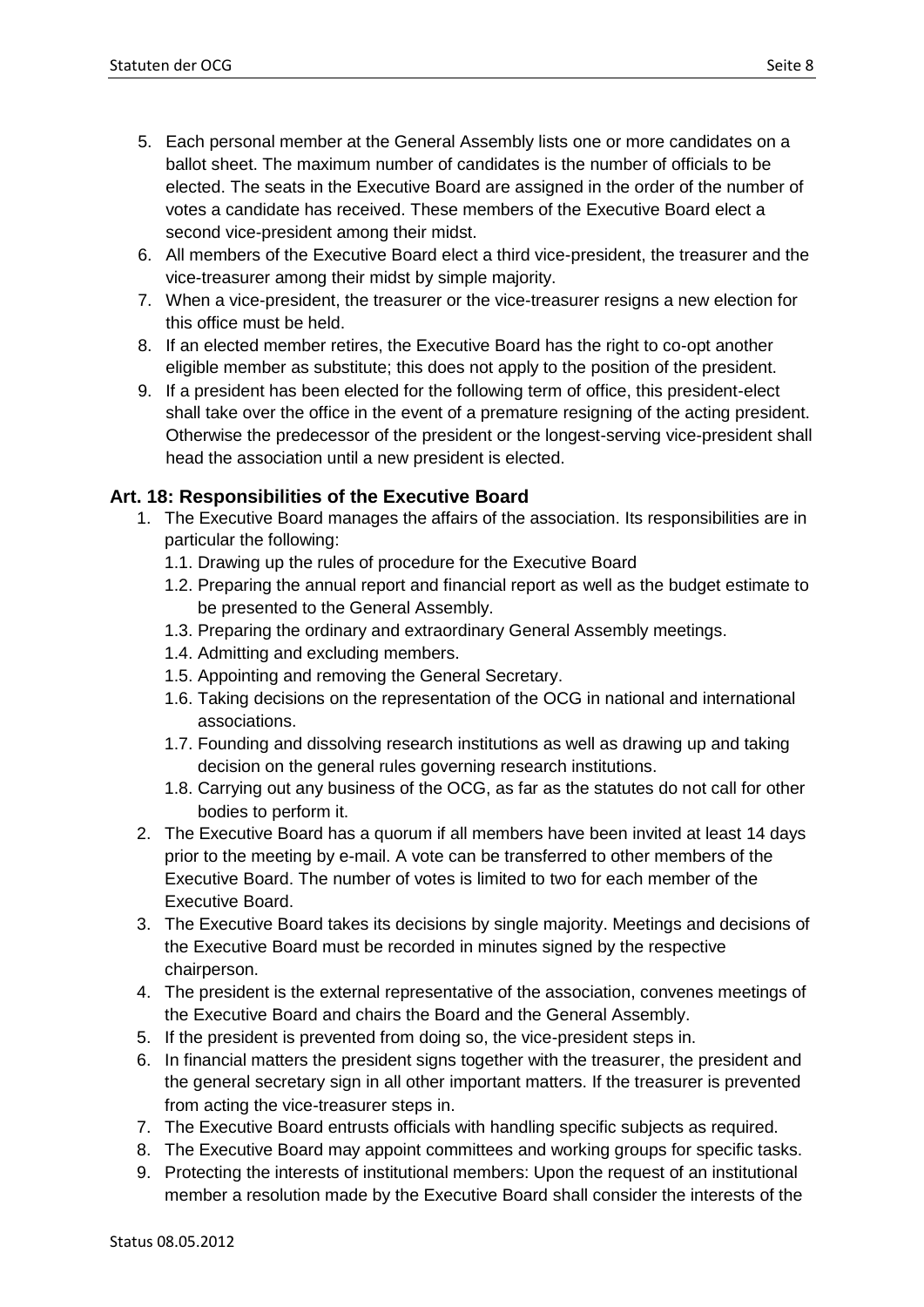institutional members by determining in a second ballot whether two thirds of the representatives of the institutional member present reject the decision, in which case this resolution shall not pass.

## **Art. 19: General Secretary**

- 1. The Executive Board appoints a general secretary who shall operate according to the instructions of the Executive Board.
- 2. The general secretary manages the OCG office.
- 3. The general secretary may sign routine documents of minor importance without countersignature.

## **Art. 20: Steering Committee**

- 1. The Steering Committee consists of the acting president, the past-president (as long as no new president has been elected for the following term of office), the presidentelect for the next term of office, the vice-presidents, the treasurer, the vice-treasurer and the general secretary. It is chaired by the president. If the acting president is reelected the Steering Committee co-opts another member from among its members.
- 2. The Steering Committee may co-opt the chairpersons of permanent committees, the chairpersons of working groups and other officials without voting rights to their meetings. Other persons can also be co-opted for individual meetings or agenda items.
- 3. It is the responsibility of the Steering Committee to prepare the meetings of the Executive Board and to carry out any tasks as transferred by the Executive Board.
- 4. The Steering Committee has a quorum when at least three voting Steering Committee members are present in person. The general secretary shall take the minutes of the decisions made in the meetings of the Steering Committee.

## **Art. 21: Research institute**

- 1. The OCG research institutes have no legal personality
- 2. The constitution of the institutes shall be governed by the general institute regulations. These regulations shall be drawn up and decreed by the Executive Board. In addition to these regulations, the Executive Board can approve specific regulations for individual institutes to supplement the general institute regulations.